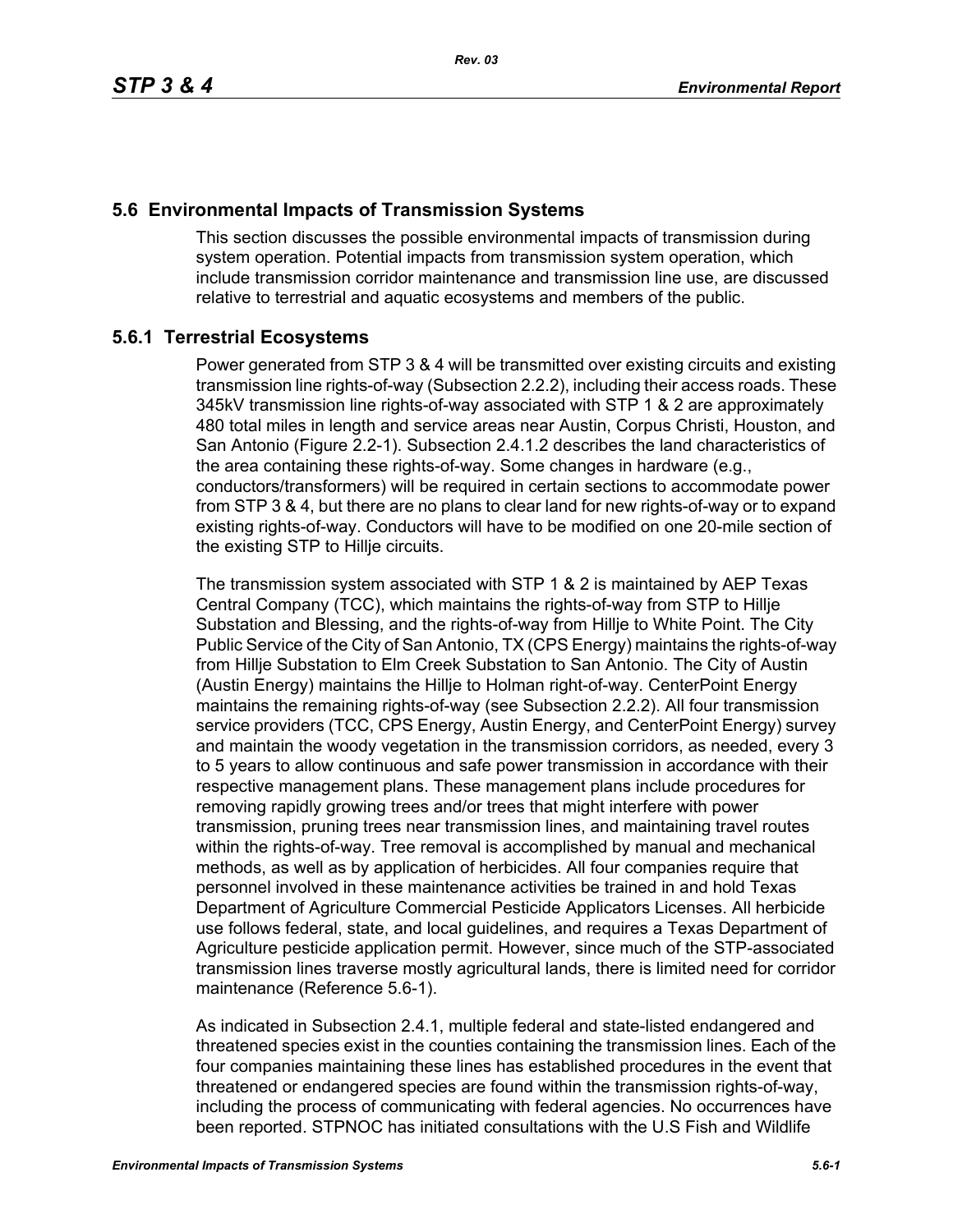Service (USFWS), National Oceanic and Atmospheric Administration, and the Texas Parks and Wildlife Department concerning endangered and threatened species relative to plant construction impacts (References 5.6-2, 5.6-3, 5.6-4). AEP has procedures in place to document transmission line mortalities of large birds, should they occur, and to deal with bird nests found in hazardous locations along the corridors.

No areas designated by the USFWS as "critical habitat" for threatened or endangered species occur on or immediately adjacent to existing transmission rights-of-way associated with STP 1 & 2. None of the transmission lines cross state or federal parks, wildlife refuges, or preserves or wildlife management areas.

Other "important" species are likely to use these transmission rights-of-way, including game species like deer, rabbits, squirrels, dove, and possibly quail. However, the infrequent vegetation management activities employed to maintain the rights-of-way are unlikely to disturb these animals for periods much longer than the duration of the activity and these activities, primarily tree removal, could benefit those species by providing more open habitats.

The effects of transmission line maintenance and vegetation management on terrestrial biota were evaluated in the Generic Environmental Impact Statement (GEIS) for License Renewal of Nuclear Plants (Reference 5.6-5), which included analysis of STP 1 & 2. It was determined that these activities did not lower habitat diversity or cause significant changes in surrounding habitats. Impacts on wildlife because of these activities were found to be of SMALL significance at operating nuclear power plants. Based on AEP, Austin Energy, CenterPoint Energy, and CPS Energy procedures, the NRC analysis of the impacts of existing right-of-way management, and the fact that no additional right-of-way maintenance activities would be needed, STPNOC concludes that the effects of transmission line maintenance on terrestrial biota in existing transmission line right-of-way would be SMALL.

The effects of transmission line maintenance and vegetation management on floodplains and wetlands were also evaluated in the GEIS (Reference 5.6-5). The impacts were found to be of small significance at operating nuclear power plants. Based on the NRC analysis and the lack of additional right-of-way maintenance activities, STPNOC concludes that the effects of continued transmission right-of-way maintenance on terrestrial biota in floodplains and wetlands will be SMALL.

Avian mortality resulting from collisions with transmission lines was evaluated in the GEIS (Reference 5.6-5). The impacts were found to be of SMALL significance at operating nuclear power plants. Given that no new rights-of-way or additional right-ofway maintenance activities are associated with STP 3 & 4, impacts due to avian collisions will be SMALL.

No significant impacts from electromagnetic fields associated with transmission lines were identified in the GEIS for terrestrial biota (Reference 5.6-5), so these impacts would be of SMALL significance. The GEIS for license renewal (Reference 5.6-5) stated, "Several studies have quantified the amount of ozone generated and concluded that the amount produced by even the largest lines in operation (765 kV) is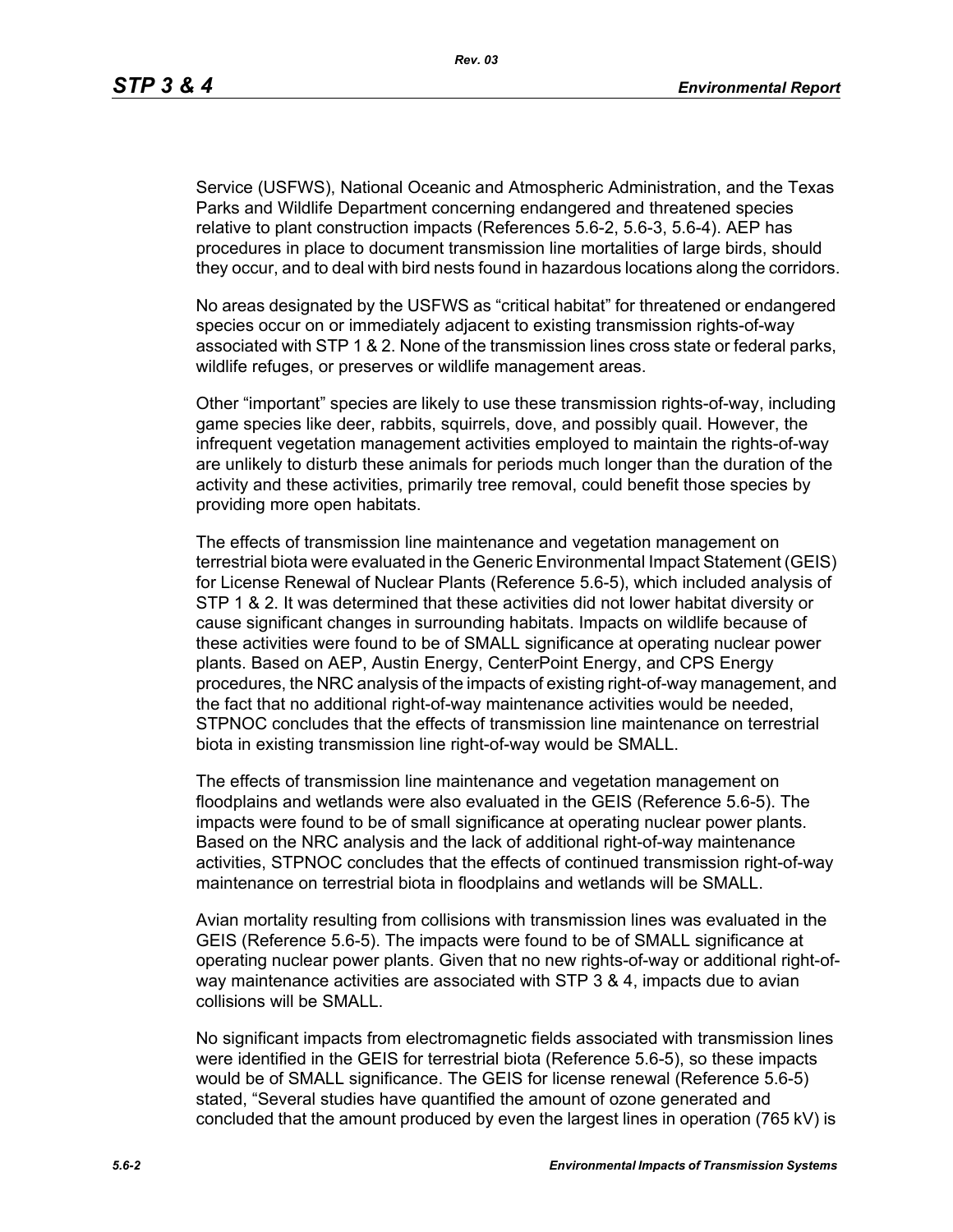insignificant. Ozone concentrations generated by transmission lines are therefore too low to cause any significant effects." Since these lines are 345kV, there are also no adverse impacts from ozone formation.

Based on the established procedures of AEP, Austin Energy, CenterPoint Energy, and CPS Energy, the analysis the NRC completed for the GEIS (Reference 5.6-5), and the lack of additional corridor maintenance activities, potential impacts associated with routine corridor maintenance activities on terrestrial resources would be SMALL.

#### **5.6.2 Aquatic Ecosystems**

Operation and maintenance of power transmission facilities that encompass switchyards, conductors, transmission towers, and substations have the potential to affect important aquatic habitats and species. Impacts of building, operating, and maintaining the existing STP transmission facilities were assessed in the Final Environmental Statements for construction (Reference 5.6-6) and operation (Reference 5.6-1) for STP 1 & 2. With regard to operating and maintaining STP 1 & 2 transmission facilities, the NRC observed (Reference 5.6-1) that limited right-of-way maintenance would be required because the lines traverse mostly agricultural land.

Subsection 2.2.2 describes the nine 345kV transmission circuits that connect STP 1 & 2 to the regional electric grid. These nine circuits leave the site by way of three rightsof-way:

- *(1)* An eastern right-of-way with two circuits that move east to Velasco (Brazoria County).
- *(2)* A middle right-of-way with six circuits that move northwest to Hillje.
- *(3)* A western right-of-way with a single circuit that moves southwest to Blessing (Matagorda County).

At Hillje, the middle right-of-way splits into four rights-of-way that extend northeast, northwest, west, and southwest. Four transmission service providers are involved in operating and maintaining the transmission lines that connect STP to the regional electric grid and in managing vegetation within these transmission corridors: CenterPoint Energy, AEP, Austin Energy, and CPS Energy. Subsections 2.2.2 and 5.6.1 explain which entity is responsible for managing which transmission circuit and right-of-way; Subsection 5.6.1 also describes these transmission service providers' current vegetation management practices.

Impacts to aquatic ecosystems associated with operation and maintenance of existing transmission lines are almost always small, limited to some minor erosion and sedimentation associated with maintaining transmission system equipment and access roads (Reference 5.6-5). The use of chemicals, chiefly herbicides, in right-ofway vegetation management is also analyzed, but use of these chemicals is mitigated by the use of EPA-registered formulations that are approved for use in utility rights-ofway (Reference 5.6-5). All four of the transmission service providers require chemical applicators to be trained in the safe use of herbicides and require supervisory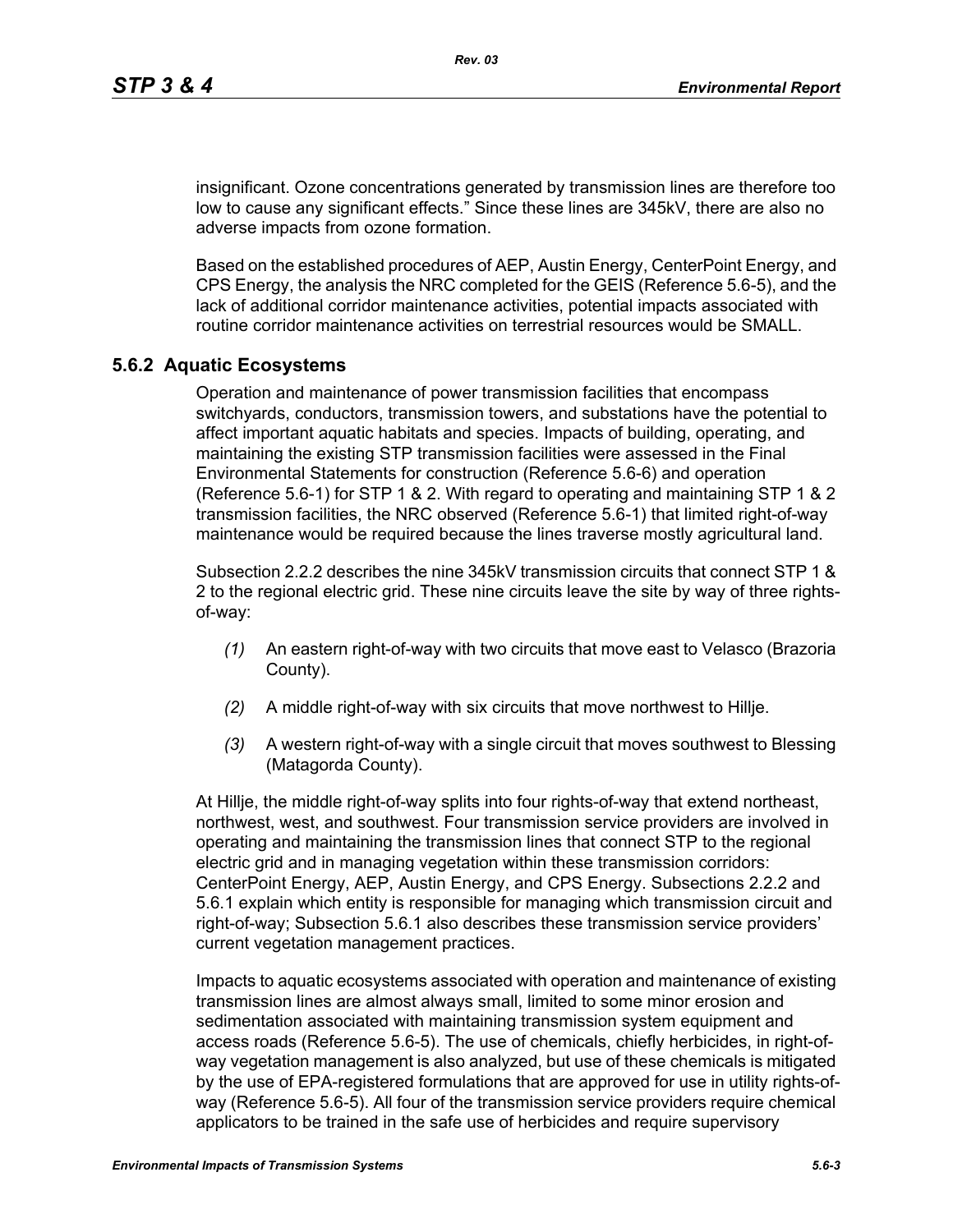personnel to hold Texas Department of Agriculture Commercial Pesticide Applicators Licenses.

## **5.6.2.1 Important Habitats**

As discussed in ER Section 2.4, the existing transmission lines cross typical habitats associated with the coastal prairie region of east Texas: agricultural fields, forests, and pasture/rangeland. However, the westernmost lines reach into the Texas "Hill Country," with different habitats such as Edwards Aquifer springs and karst areas. No areas designated by the USFWS as "critical habitat" for endangered or threatened species are crossed by these rights-of-way, nor do they cross any state or federal parks, wildlife refuges or preserves, or wildlife management areas. While the existing transmission lines do not cross any state or national park, wildlife refuge, or conservation area, they do cross perennial and intermittent streams and associated floodplains or wetlands.

The GEIS for License Renewal of Nuclear Plants (Reference 5.6-5), which included analysis of STP 1 & 2, observes that impacts of transmission system operation and maintenance on surface water quality and aquatic communities is of small significance when utilities employ "proper management practices" with respect to vegetation management, soil erosion, and application of herbicides. The transmission lines associated with the STP facility cross land that is mostly flat and largely agricultural (cropland, pastureland, rangeland). As a consequence, vegetation management (mechanical and chemical control of fast-growing trees and shrubs that can affect system reliability, create fire hazards, and hinder maintenance) is not a major concern, and herbicide use is minimal. The flat terrain in the coastal prairie region of Texas also reduces the potential for soil erosion and sedimentation in down-gradient wetlands and streams.

Impacts of transmission lines on important aquatic habitats during operations would therefore be SMALL and would not warrant mitigation.

### **5.6.2.2 Important Species**

As discussed in Section 2.4, six state and federally listed fish species are known to occur in the counties crossed by STP-associated transmission lines:

- Sharpnose Shiner (*Notropis oxyrhynchus*; candidate for federal listing)
- Blue Sucker (*Cycleptus elongatus*; state-listed)
- Widemouth Blindcat (*Satan eurystomus*; state-listed)
- Toothless Blindcat (*Trogloglanis pattersoni*; state-listed)
- Opossum Pipefish (*Microphis brachyurus lineatus*; state-listed)
- Fountain Darter (*Etheostoma fonticola*; federally listed)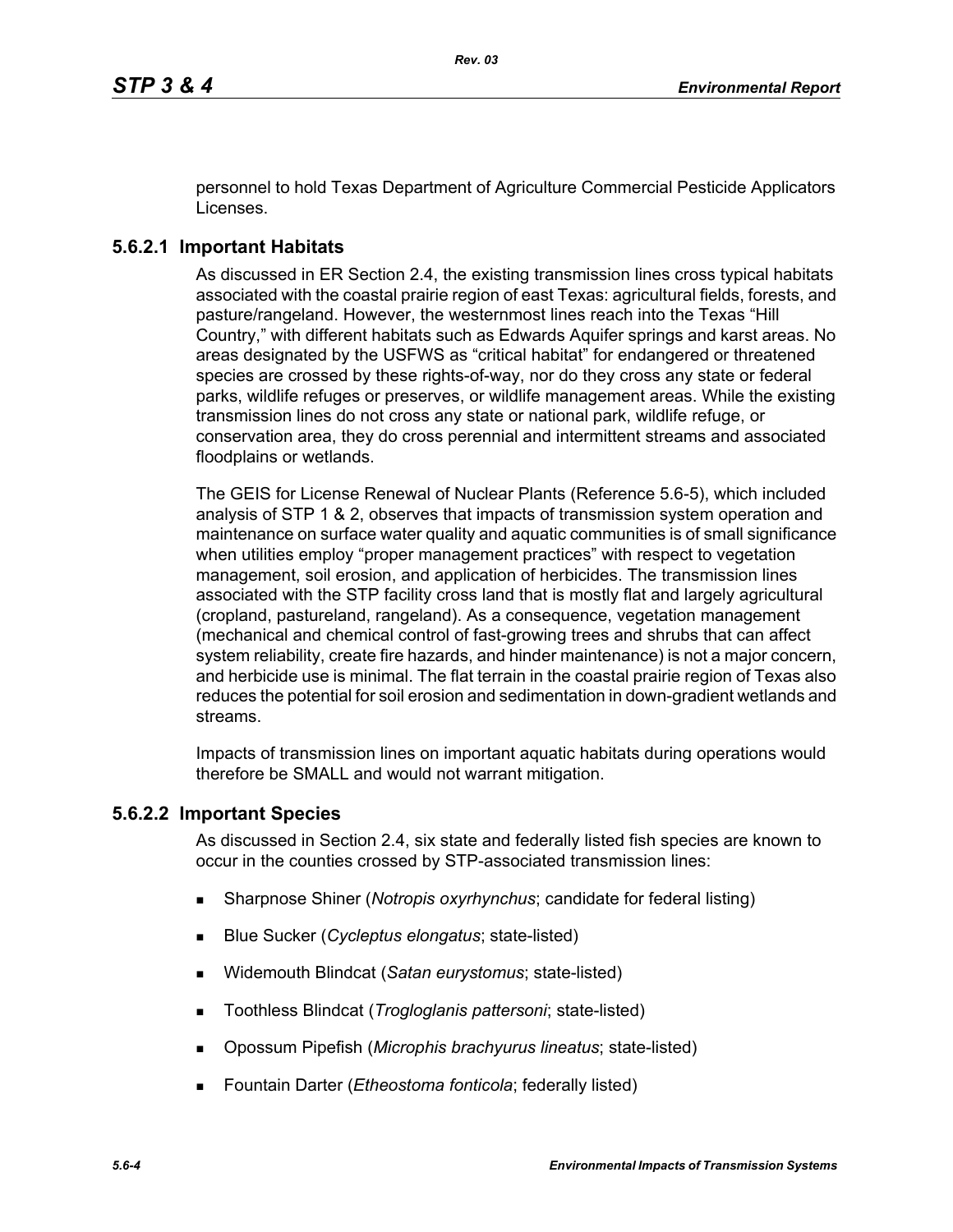The Toothless Blindcat are found in deep caves (1350 to 2000 feet below land surface) within the San Antonio segment of the Edwards Aquifer (Reference 5.6-7); activities associated with transmission system operation and maintenance are unlikely to affect them. The Fountain Darter is found only in portions of the San Marcos and Comal Rivers in Hays and Comal Counties (Reference 5.6-8). Neither river is crossed by an STP transmission line. The other two freshwater fish species—the Sharpnose Shiner and Blue Sucker—are more widely distributed and are both found in rivers (Colorado and Brazos) crossed by STP transmission lines (References 5.6-9, 5.6-10, and 5.6-11). It is unclear, however, if these species are found in the particular reaches of the rivers crossed by the transmission lines. The Opossum Pipefish, an estuarinemarine species, spawns in low salinity estuarine waters along the coast of Texas, and could be present in the lower reaches of rivers flowing into San Antonio, Copano-Aransas, and Corpus Christi Bays (References 5.6-12 and 5.6-13). These rivers are crossed by the Hillje-to-White Point transmission line.

Transmission maintenance and vegetation management practices of the four transmission service providers have been designed to minimize impacts to water quality of down-gradient streams, ponds, and impoundments and thus to aquatic populations, including sensitive aquatic populations, that inhabit these streams, ponds, and impoundments. As indicated in Subsection 2.4.1 and in the preceding paragraph, six state and federally listed fish species occur in the counties crossed by the STP transmission lines. STPNOC has initiated consultations with appropriate state and federal agencies relative to plant construction impacts on threatened and endangered species (see Subsection 5.6.1).

As discussed throughout this section, the four entities involved in transmission system operation and maintenance have adopted vegetation management and system maintenance practices that limit impacts to surface waters and aquatic communities. Also, land use and terrain in the region have the effect of reducing the amount of mechanical and chemical vegetation management that is required, thus limiting potential impacts to down-gradient wetlands and streams. For these reasons, impacts to aquatic communities from operation and maintenance of STP 3 & 4 transmission lines would be SMALL and would not warrant mitigation measures beyond those already identified in this section and addressed by the procedures of the four transmission providers.

#### **5.6.3 Impacts to Members of the Public**

As described in Subsection 2.2.2.2, the existing transmission system for STP 1 & 2 would be used for STP 3 & 4. The AEP Interconnection Study (Reference 5.6-14) calls for approximately 20 miles of conductor replacement to accommodate the additional current along the STP to Hillje right-of-way. There would be no change in line voltage and no additional rights-of-way would be needed. Some of the towers would be replaced in order to maintain the National Electric Safety Code (NESC) standards in sag clearance. The new towers would have similar footprints and appearances as the present towers and would only require temporary land disturbance to build. Therefore, the impacts to members of the public from STP 3 & 4 would be similar to those occurring with the existing transmission system. The operation and maintenance of the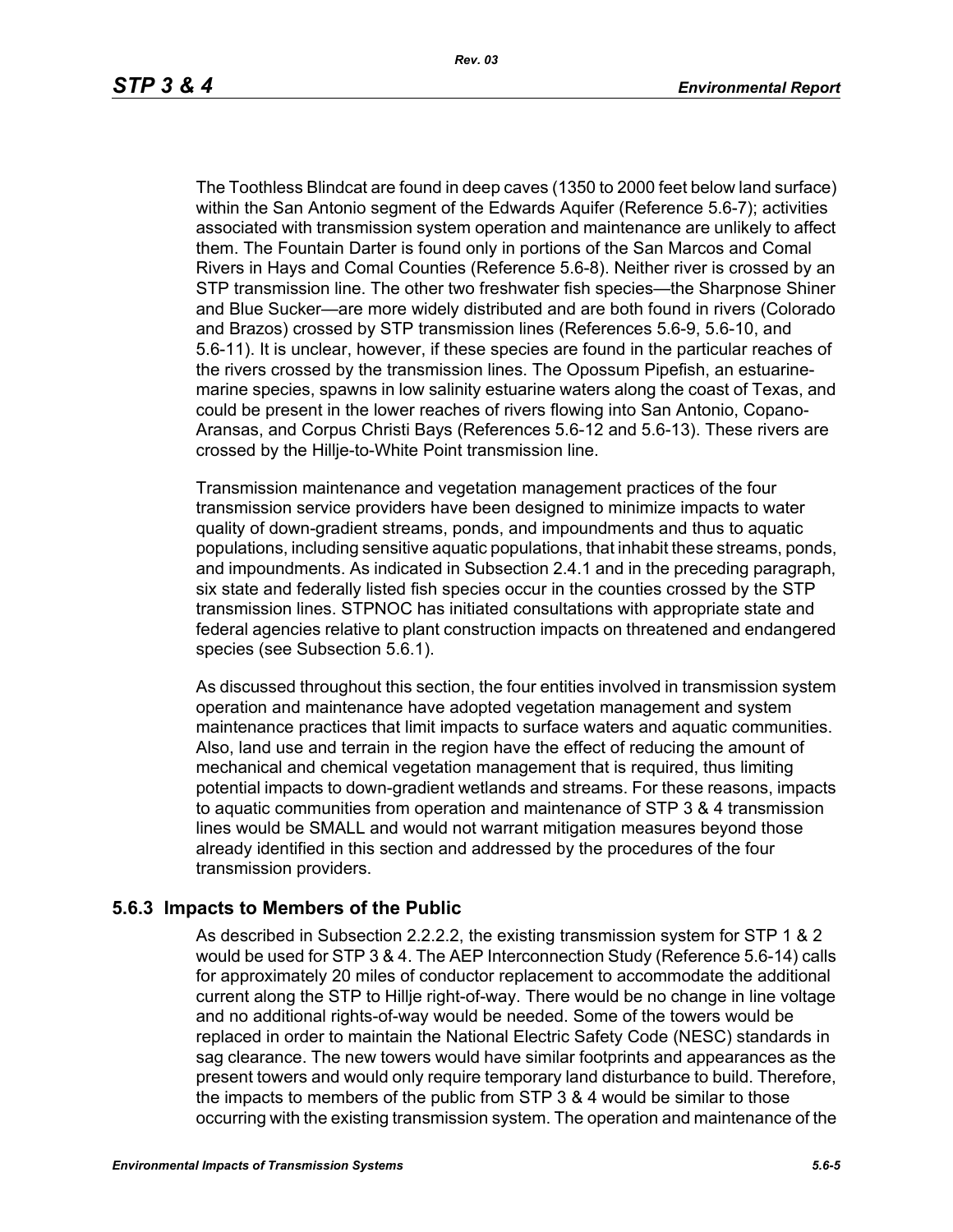upgraded transmission system may result in visual impacts, electric shock hazards, electromagnetic field exposure, noise impacts, and radio and television interference.

#### **5.6.3.1 Visual Impacts**

Transmission lines for STP 1 & 2 were constructed by the transmission service providers with consideration given to environmental and visual values. These considerations would be continued throughout the modifications described in Subsection 2.2.2.2. The visual impacts of the transmission system would not change as a result of the addition of STP 3 & 4 because no new offsite transmission right-ofway is required to support STP 3 & 4. The appearance of the new towers and conductors would be consistent with the present towers and conductors and result in very little visual change. Tower maintenance, tree pruning, and other maintenance operations would continue to be done regularly by the transmission service providers. Consequently, the visual impacts to members of the public from the transmission system would be SMALL.

### **5.6.3.2 Electric Shock**

Objects located near transmission lines can become electrically charged because of their immersion in the lines' electric field. This charge results in a current that flows through the object to the ground. The current is called "induced" because there is no direct connection between the line and the object. The induced current can also flow to the ground through the body of a person who touches the object. An object that is insulated from the ground can actually store an electrical charge, becoming what is called "capacitively charged." A person standing on the ground and touching a vehicle or a fence receives an electrical shock because of the sudden discharge of the capacitive charge through the person's body to the ground. After the initial discharge, a steady-state current can develop, the magnitude of which depends on several factors, including:

- The strength of the electric field which, in turn, depends on the voltage of the transmission line ;
- The height and geometry of the individual transmission wires;
- The size of the object on the ground;
- The extent to which the object is grounded.

The NESC has a provision that describes how to establish minimum vertical clearances to the ground for electric lines having voltages exceeding 98 kV. The clearance must limit the induced current due to electrostatic effects to five milliamperes if the largest anticipated truck, vehicle, or equipment were short-circuited to ground. (Reference 5.6-15, Part 2, Rules 232C1 and 232D3c).

To reduce the potential for vehicle-to-ground short-circuit shock to vehicles parked beneath the lines, the existing transmission lines are currently designed to provide clearances consistent with the NESC 5-milliamp rule. The upgrade of the existing transmission system described in Sections 3.7 and Subsection 2.2.2.2 would likely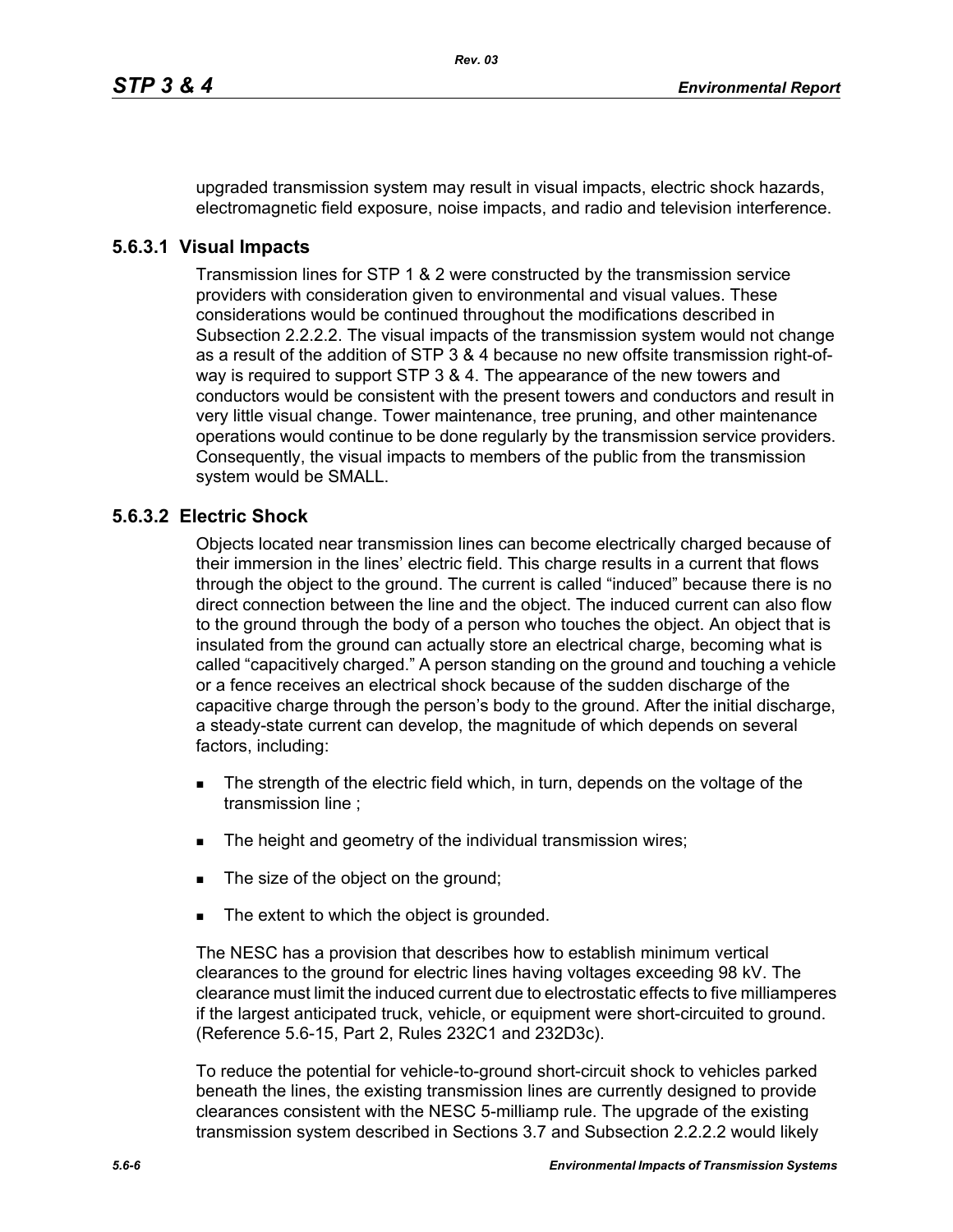change the geometry of the power lines because the new conductors would sag differently and new towers may be taller. All transmission lines would continue to comply with the NESC.

Analysis of this area of impact, detailed in the GEIS for License Renewal of Nuclear Plants (Reference 5.6-5) concludes that "potential electrical shock impacts are of small significance for transmission lines that are operated in adherence with the NESC." Because all STP transmission lines would comply with the NESC, impacts would be SMALL, and no mitigation measures would be needed.

#### **5.6.3.3 Electromagnetic Field Exposure**

In 1992, the U.S. Congress established a research and educational program designed to determine if exposure to extremely low frequency electric and magnetic fields (ELF-EMF) was harmful to humans. This research and information compilation effort was conducted jointly by the National Institute of Environmental Health Sciences (NIEHS), the National Institutes of Health, and the Department of Energy. Their findings state, "The scientific evidence suggesting that ELF-EMF exposures pose any health risk is weak." NIEHS concluded that such exposure could not be ruled as entirely safe, but that the evidence was insufficient to warrant regulatory concern (Reference 5.6-16). STPNOC concurs with this finding and will continue to monitor industry research on this subject.

#### **5.6.3.4 Noise**

High-voltage transmission lines can emit noise when the electric field strength surrounding them is greater than the breakdown threshold of the surrounding air, creating a discharge of energy. This energy loss, known as corona discharge, is affected by ambient weather conditions such as humidity, air density, wind, and precipitation, and by irregularities on the energized surfaces. The transmission lines that provide transmission service to the STP site are designed with hardware and conductors that have features to eliminate corona discharge and be corona-free up to their maximum operating voltage. Nevertheless, during wet weather, the potential for corona loss increases, and could occur if insulators or other hardware have any defects. The GEIS for License Renewal of Nuclear Plants (Reference 5.6-5) explains that corona discharge results in audible noise, radio and television interference, energy losses, and the production of ozone and is generally not a problem with 345kV transmission lines.

Corona-induced noise along the existing transmission lines is very low or inaudible, except possibly directly below the line on a quiet, humid day. Such noise does not pose a risk to humans. The four transmission service providers monitor complaints on transmission line noise, but have not received any reports of nuisance noise from members of the public. Accordingly, STPNOC does not expect there to be complaints on nuisance noise from the upgraded transmission lines and concludes impacts would be SMALL.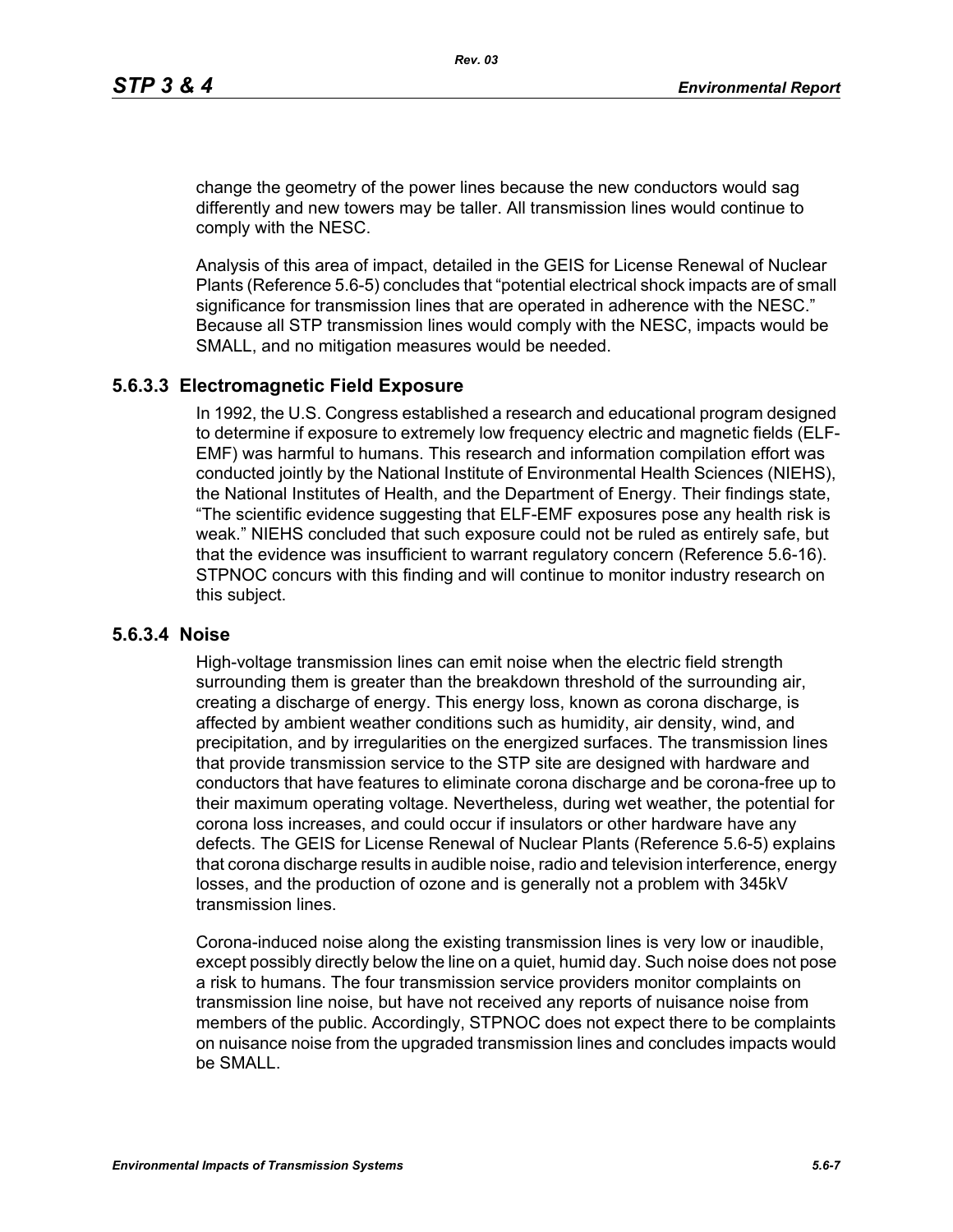# **5.6.3.5 Radio and Television Interference**

Generally, the cause of radio or television interference from transmission lines is from corona discharge from defective insulators or hardware. Should complaints on electromagnetic interference with radio or television reception occur, the transmission service provider would investigate the cause and, if necessary, replace the defective component to correct the problem. As described in Subsection 5.6.3.4, the transmission lines that provide service to the STP site are designed to be corona-free up to their maximum operating voltage. STPNOC expects that radio and television interference from the proposed upgraded transmission lines would be SMALL.

#### **5.6.3.6 References**

- 5.6-1 "Final Environmental Statement Related to the Operation of South Texas Project, Units 1 and 2," NRC 1986, Docket Nos. 50-498 and 50-499. Houston Lighting and Power Company, et al. Office of Nuclear Reactor Regulation.
- 5.6-2 STPNOC 2007. Letter with enclosures to Ms. Moni Devora Belton, U.S. Fish and Wildlife Service, Houston, Texas, received from Ms. Sandra L. Dannhardt, Environmental Supervisor, South Texas Project. RE: Threatened and Endangered Species Consultation, STPEGS Units 3 and 4 Licensing Project, Matagorda County, Texas. STI No. 32111260, January, 23, 2007.
- 5.6-3 STPNOC 2007. Letter with enclosures to Mr. Rusty Stafford, National Oceanic and Atmospheric Administration, Galveston, Texas, received from Ms. Sandra L. Dannhardt, Environmental Supervisor, South Texas Project. RE: Threatened and Endangered Species Consultation, STPEGS Units 3 and 4 Licensing Project, Matagorda County, Texas, STI No. 32111261, January, 23, 2007.
- 5.6-4 STPNOC 2007. Letter with enclosures to Ms. Celeste Brancel, Texas Parks and Wildlife Department, Environmental Review Coordinator, Austin, Texas, received from Ms. Sandra L. Dannhardt, Environmental Supervisor, South Texas Project. RE: Threatened and Endangered Species Consultation, STPEGS 3 & 4 Licensing Project, Matagorda County, Texas., STI No. 32111259, January 23, 2007.
- 5.6-5 "Generic Environmental Impact Statement for License Renewal of Nuclear Plants." NRC 1996. NUREG-1437, Volume 1. Division of Regulatory Applications, Washington, D.C.
- 5.6-6 "Final environmental Statement Related to the Proposed South Texas Project Units 1 & 2," NRC 1975, Office of Nuclear Reactor Regulation, Washington, D.C., March.
- 5.6-7 "Threatened and Endangered Species in the Edwards Aquifer System," Edwards Aquifer Research and Data Center, 2006. Available at http://www.eardc.txstate.edu/endangered.html.